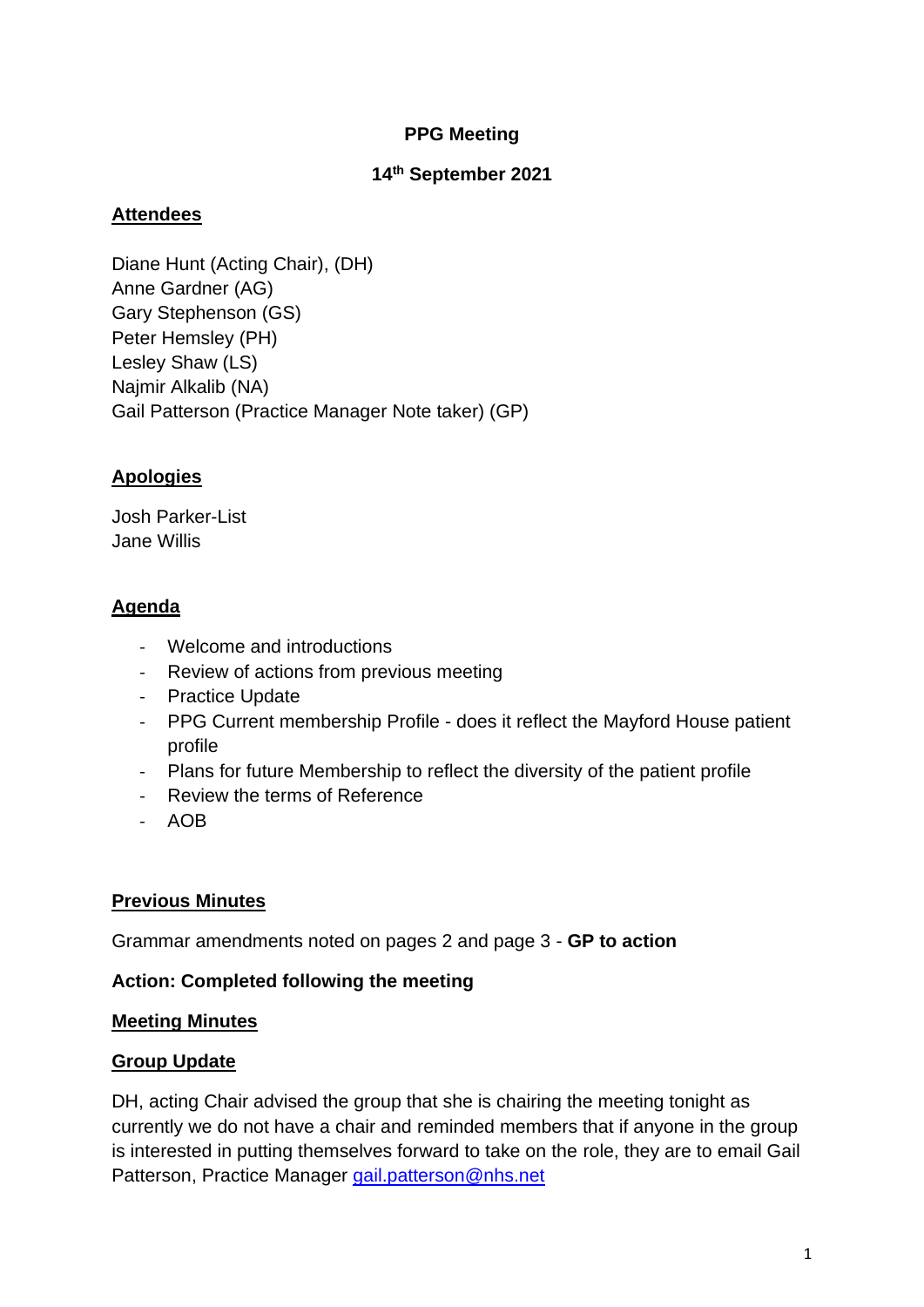## **Actions discussed from previous meeting**

**Recruitment to the PPG** – the group are still looking at opportunities to recruit new members. During previous discussions the PPG has reviewed the PPG information on the practice website. GP advised that the amendment proposals put forward have been actioned, GP also advised the group that she has asked the Partners to recommend any patients they feel would be interested in joining the PPG Group. **Action: On going**

**Telephone message** – due to a number of comments from patients, the practice has reduced the messages on the 'phone and stripped it down to the pre-COVID-19 message where it is just advises to contact 999 if having heart / stroke symptoms. **Action: Completed**

**Website** – following review of the practice website by the group at the last meeting and the feedback received Josh has discussed with our website maintainer and action has been taken to improve the website. All amendments received have been actioned.

#### **Action completed**

**Appointments** – Ken discussed at a previous meeting that we may go to a 50/50 split of telephone and face to face appointments, however this hasn't happened yet as we're struggling with rising COVID-19 rates. Ken also mentioned that he wanted to reduce the time spent on each patient, i.e., instead of having a telephone call and then follow up with a face to face, which has made us think about how reception can book patients in if they state that they need a face-to-face appointment.

GP informed the group that more appointments are being made available for patients to book in advance rather than having to ring up on the day, reception have advised it is going really well. Face to face appointments is currently being discussed however did say that if a GP carries out a telephone triage for a patient and feels the patient needs a face-to-face appointment the patient will be invited to the surgery for further consultation.

**Action: GP will provide a further update at next meeting - On going**

**Virtual Receptionist to improve patient access and appointment booking** – The practice is looking at a system by Patient Partner called virtual receptionist, which if commissioned with provide a 24hours telephone line for patients to book or cancel appointments, check appointments, request repeat prescriptions etc. However, we need to ensure that it will meet the surgery's and patients' needs so currently the practice are engaging with other uses of the system to find out more about the setting up of the system and the benefits it brings.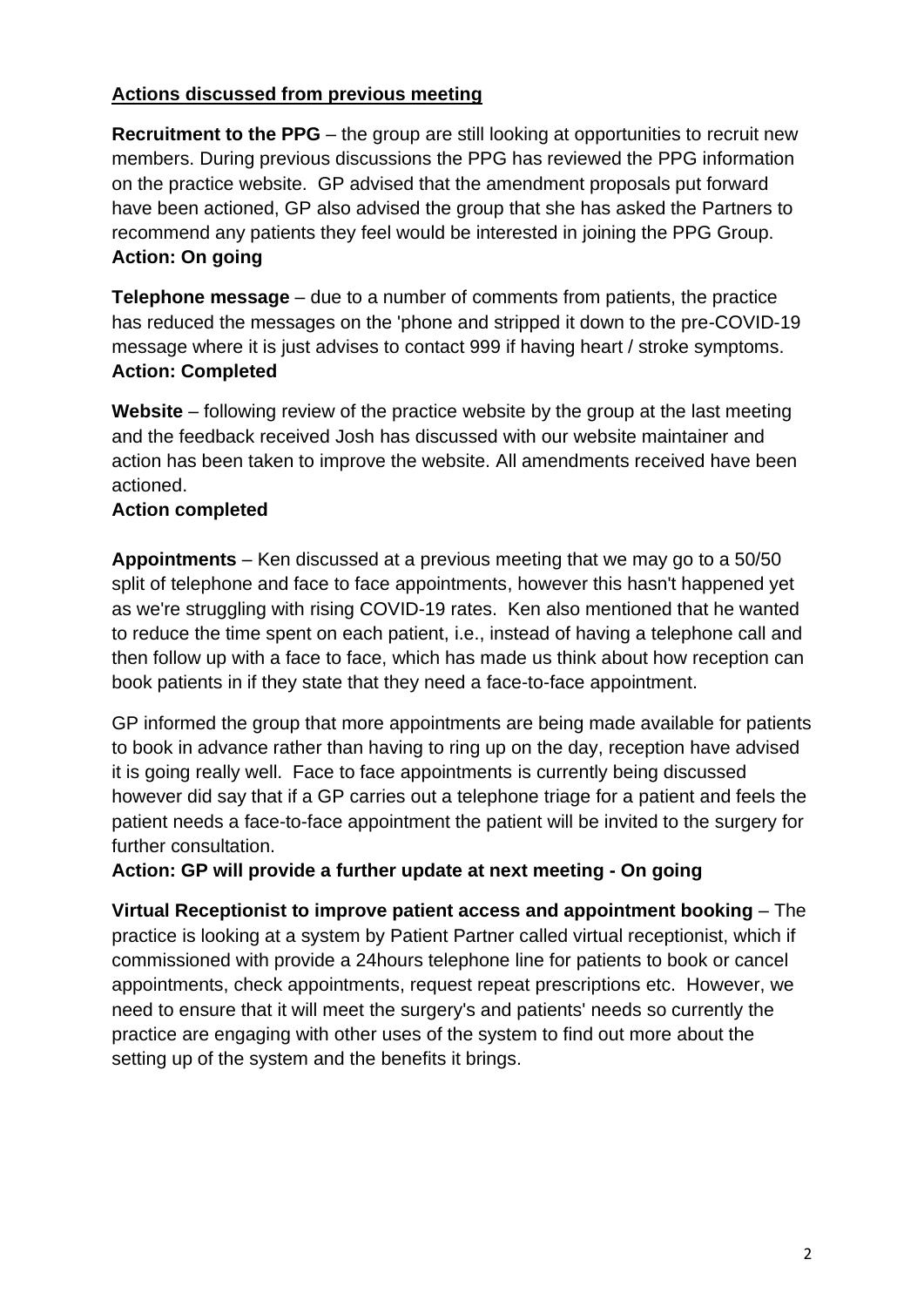At the last meeting GP was asked if patients rang the virtual receptionist out of hours, would there be an option to ring the patient back when the surgery opens.

GP advised she has contacted the company and yes there is a facility within the system to enable a call back to the patient.

### **Action: GP to provide a further update at next meeting.**

**Staffing** – Following previous discussions GP advised all new staff are in place, training is on-going, and all new staff are doing well.

**Abuse** - Following previous discussions GP advised that the situation has improved.

**Telephone waiting times** – The practice would like the PPG members to try ringing twice per day, ideally not at 8am, but from 10am onwards, just to see how long they're on the 'phone for.

**Action: Ongoing, wording to be agreed, GP liaising with reception team leader and PPG members.** 

**Friends and Family Test** – due to COVID-19 we've kept this turned off, however we're looking to start this back up on 19<sup>th</sup> July.

**Action: GP to discuss with Josh, not sure if touch pad is working if it is new signage " Patient Experience" will be placed next to the machine to encourage patients to feedback. The comments box will also be reinstated for patient feedback.**

**GP Survey** – this is a national survey carried out annually to see what patients' experiences are like when liaising with their GP surgery. Mayford House Surgery was rated poor for access to appointments / clinicians of choice; however, care and customer service was very high. This is different to the Friends and Family Test as it has more questions across different experience areas.

**Action: GP informed the group that she is looking to contact other practices to find out how they achieved higher scoring re patient access experience following discussion at the partners meeting today, an update will be provided at next meeting.**

**Income Generation re Cryotherapy / Ear Syringe** – prescription charges can be a form of income for the practice. Cryotherapy is no longer available in the practice, Shirley has used this service before, but it is finding it very difficult to access this. Ear irrigation to go private is months waiting list and costs a lot of money. With regards to these services no longer being funded by the CCG, is there potential to bring this into surgery for us to make surplus income?

Due to the way that the GMS contract works, the surgery is not allowed to offer any services privately which is available on the NHS, even if these waiting lists are long.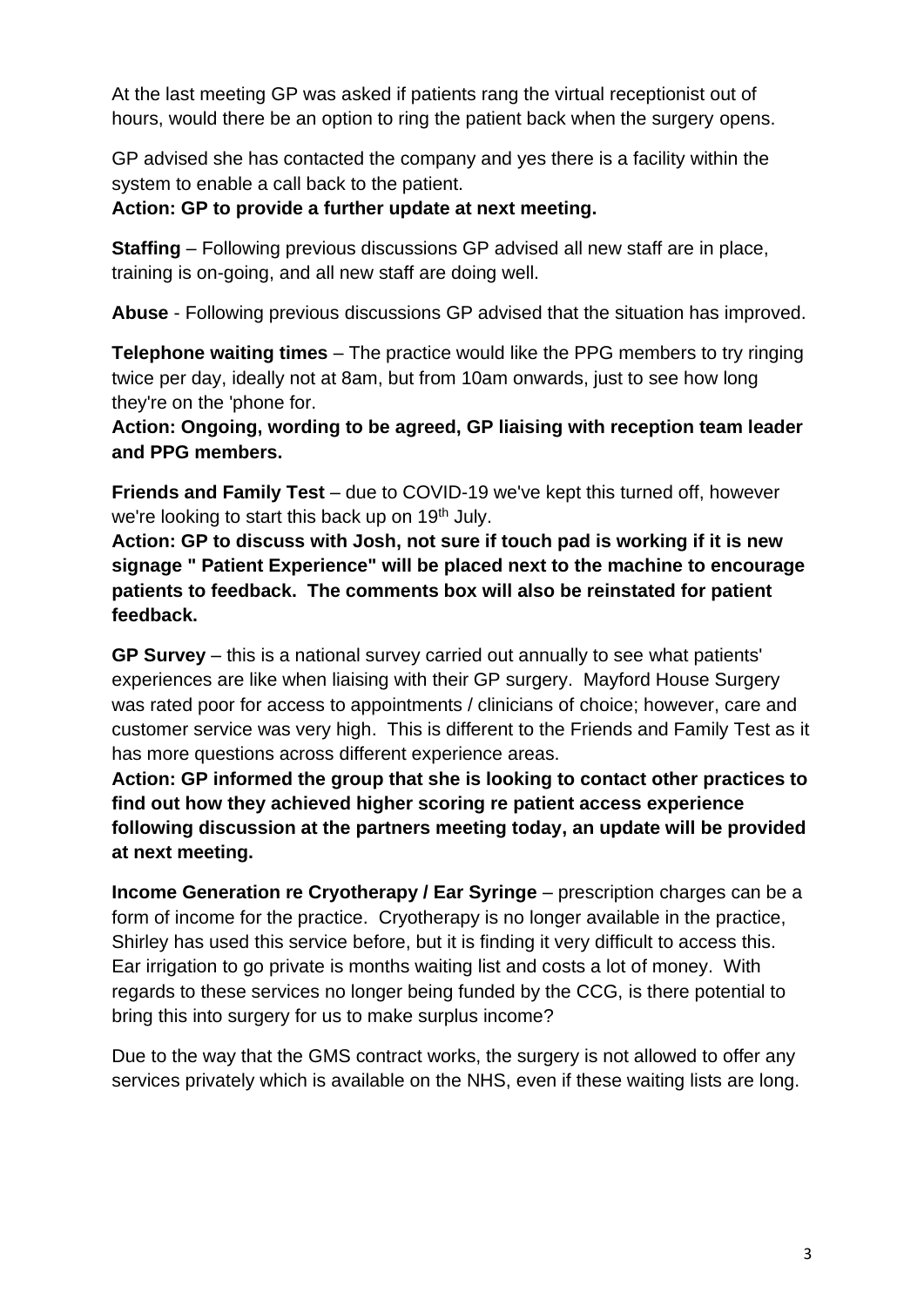GP explained that the practice does not provide services privately when they are being provided elsewhere i.e., hospital or local services e.g., Specsavers. The group have requested additional information GP to action.

# **Action: GP to provide more information on the ear syringing services at next meeting**

**Carers' Update** – GP advised the group that the practice has signed up to a Carer App pilot. The app is to be given to carers to provide them with useful information regarding any help and support they may require.

# **Action: GP to provide an update at next meeting**.

**Green Impact for Health** – We would like to develop a green area around the back of the surgery and were wondering if any of the PPG members would like to help the team to do some gardening? The PPG proposed that we could get in-touch with Northdale Horticulture (Community Venture)

**Action: DH to provide Gail with contact details of someone to contact at the Northdale Horticulture (Community Venture) to see if they can offer any help /support re the Green Impact project**

**Chairperson Vacancy** – Tracy D is no longer part of the PPG; however, we'll send an e-mail out to all PPG members to see if anyone would like to take on the chairperson role.

**Action Group members reminded to let Gail know if they are interested in the PPG Chair position.** 

## **Agenda Items**

PPG Current membership profile – does it reflect the Mayford House patient profile **Action: DH has requested a practice patient profile report which GP will ensure is made available for next meeting.**

### **PPG Terms of Reference**

DH asked group members to take the terms of reference away to review **Action: ALL to review terms of reference and feedback their comments at next meeting**

### **GP attendance at PPG meetings**

PH advised that the terms of reference states that a GP will attend PPG meetings and pointed out that Dr Atkinson attended in March and that there had been no GP present at either today or July's meeting. Gail explained that this had been a result of annual leave and said the partners had discussed the importance of attending the PPG meeting in the Partners meeting and Dr Mitford or Dr Duree will attend the next meeting.

# **Action: GP to ensure Dr Mitford / Dr Duree are invited to the 14th December, PPG meeting**